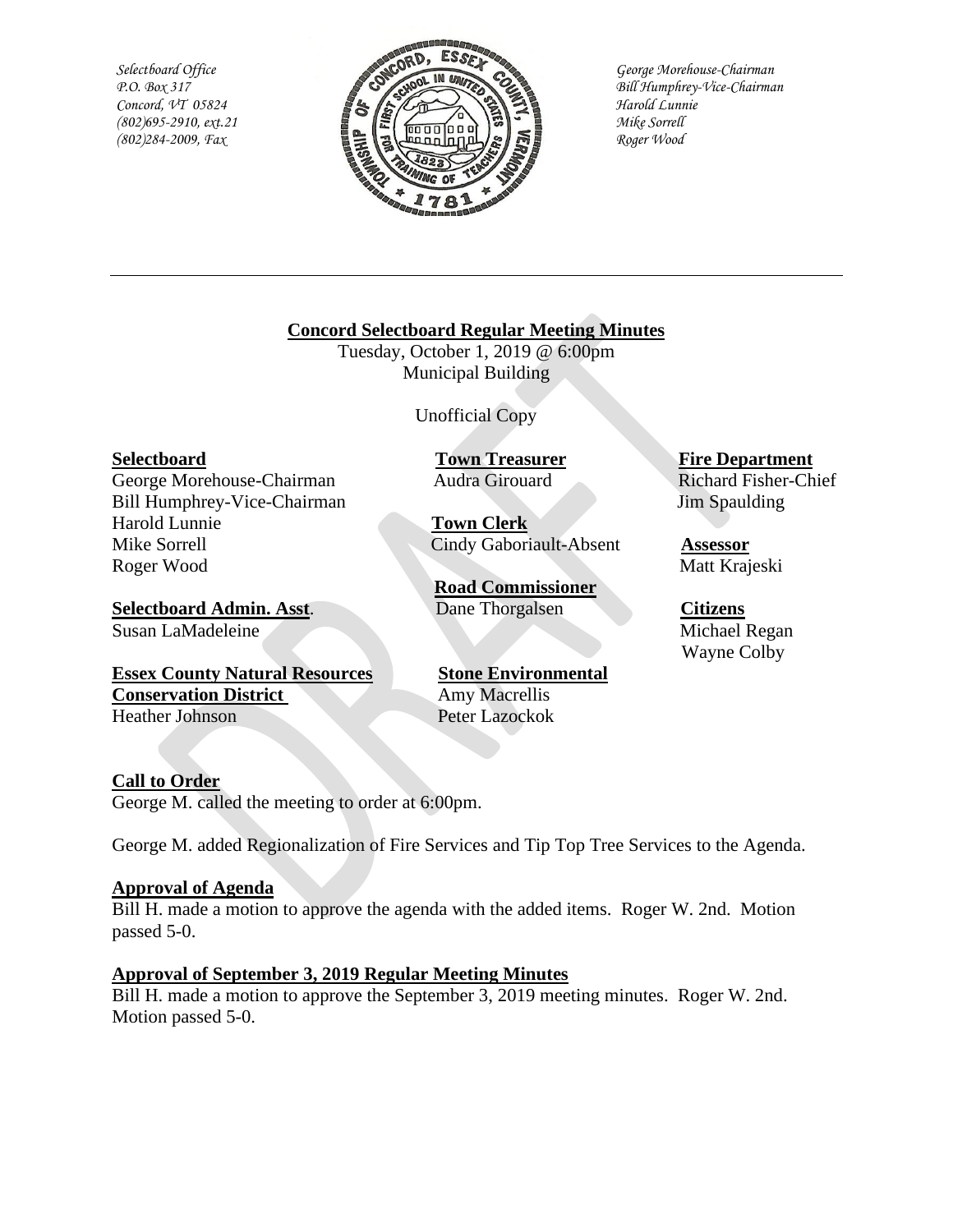# **Citizen's Concerns**

Wayne Colby-Miltimore Road-complained that his neighbors barking dogs are continuing to bark on a daily basis and requested that something be done. He also had a concern about dogs running at large. The Board will review with the Animal Control Officer who has investigated this matter.

## **Old Business Town Clerk-Absent**

### **Town Treasurer-Absent**

September warrants were provided for the Board's review. Audra provided a final accounting update on the 210 Main Street and the 253 Ladd Road properties. Both properties have been sold.

## **Road Commissioner**

Dane T. stated that the Better Roads Grant and Grant in Aid projects on Leonard Hill have been completed. Dane also stated that the International 10 wheeler and the backhoe are down for repairs.

### **Assessor**

Matt K. submitted an Errors and Omissions request for parcel # 21-7800817, Mr. Castaldi purchased this mobile home from the Town of Concord on March 4, 2019. The property was not properly added back to the 2019 tax rolls.

The Assessor requests the Board approve the placement of the property on the tax rolls for the 2019 Grand List

Bill H. made a motion to accept the Errors and Omissions for parcel #21-7800817, to place the property on the tax rolls for the 2019 Grand List. Roger W. 2<sup>nd</sup>. Motion passed 5-0.

### **New Business**

# **Folsom Ave. Stormwater Project**

Heather J., Amy M., and Peter L., updated the Board on the next steps of the project. Surveying will begin in the next few weeks. They answered questions from the Board and residents that live on Folsom Ave.

### **Fire Truck**

Richard F. updated the Board on pricing for a new fire truck. Funding options were discussed. Consensus of the Board for George M. to call some financial institutions for financing options and interest rates. The Board will be meeting at a later date concerning the fire truck purchase.

### **HIAS-Health Insurance Advisory Services**

The HIAS information for the 2020 year was submitted to the Board for review and approval. Bill H. made a motion to continue with the HIAS for the 2020 year. Mike S. 2<sup>nd</sup>. Motion passed 5-0.